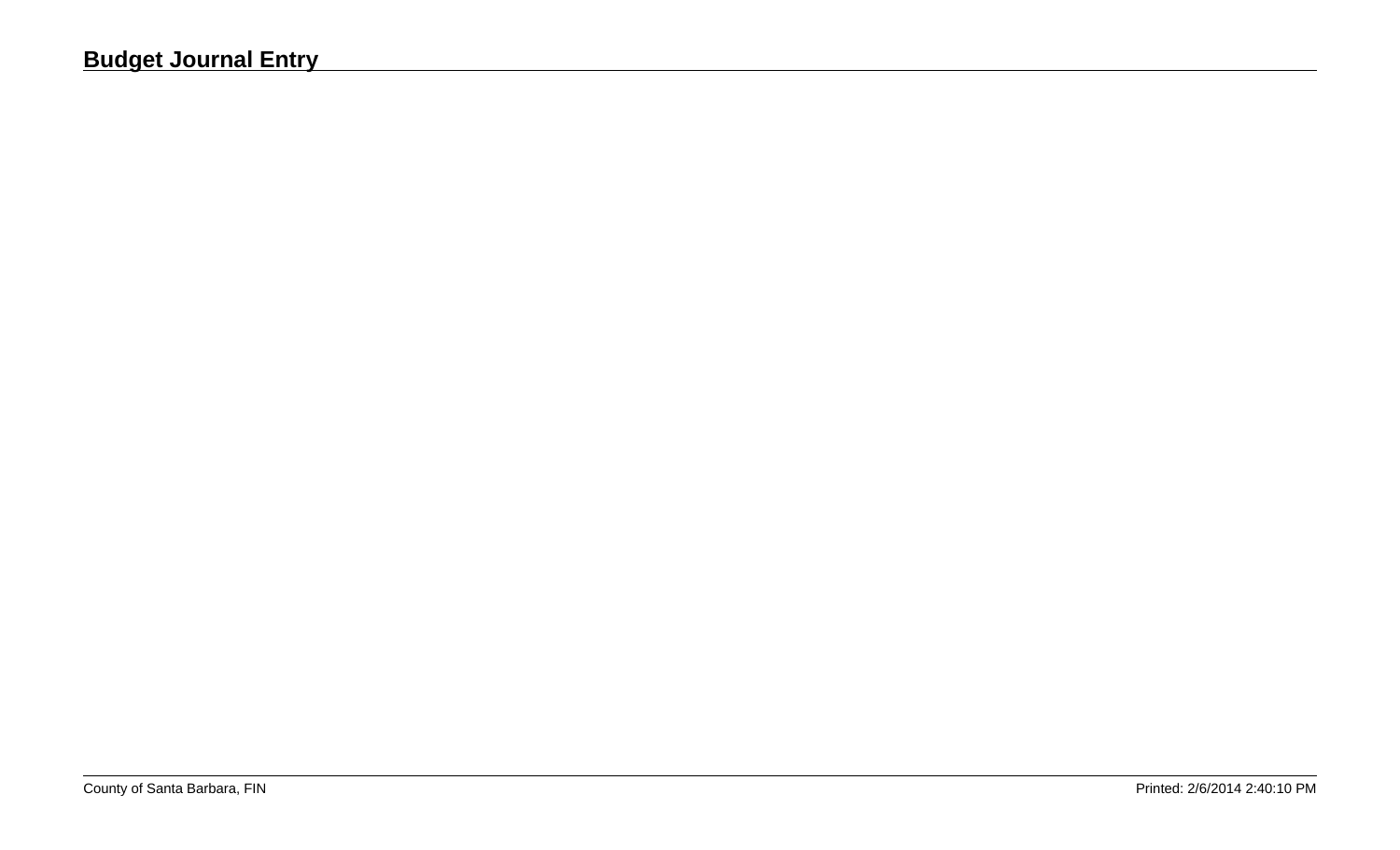## **Budget Journal Entry**

Document Description: Vets Subvention Processed On: Created By: Rochelle Anthony Post On: Processed By:

Document Number: BJE - 0003260 Batch ID: 1654391 Created On: 1/24/2014 8:22:08 AM

#### **References**

Audit Trail:

#### **Budget Revision Request**

| Agenda Item:   | Approval: BOS 4/5<br>Agenda Date: 2/18/2014<br>Has Board Letter: Yes                                                                                                                                                                                                                                                                                                                         |
|----------------|----------------------------------------------------------------------------------------------------------------------------------------------------------------------------------------------------------------------------------------------------------------------------------------------------------------------------------------------------------------------------------------------|
| Title:         | Increase Restricted Fund Balance for receipt of Veteran Subvention funds.                                                                                                                                                                                                                                                                                                                    |
|                | Budget Action: Establish appropriation of \$55,293 to increase restricted fund balance in General Fund funded by unanticipated revenue from the State Veterans Subvention Program.<br>Increase appropriations of \$40,000 in Treasurer-Tax Collector General Fund for salaries and benefits (\$24,000) and services and supplies (\$16,000) funded by release of<br>restricted fund balance. |
| Justification: | It is anticipated that the County will receive \$55,293 to enhance the veterans program as a result of participation in the One Time Funding Subvention Program. This                                                                                                                                                                                                                        |

program is to enhance County Veteran Services Officers (CVSO) operations. It is to be used to implement a veterans identification card program, increase education outreach and add new extra help staff to support both of the enhancements. This budget revision accounts for the receipt of the funds and placing them in restricted fund balance until costs are incurred. It is estimated that only \$40,000 of the \$55,293 will be spent in the current fiscal year.

#### **Budget Revision Request Financial Summary**

| Fund                                                                          | Department                           | Project   | Object Level                         | Source Amount | Use Amount |
|-------------------------------------------------------------------------------|--------------------------------------|-----------|--------------------------------------|---------------|------------|
| 0001 - General                                                                | 065 - Treasurer-Tax Collector-Public |           | 25 - Intergovernmental Revenue-State | 55,293.00     | 0.00       |
| 0001 - General                                                                | 065 - Treasurer-Tax Collector-Public |           | 50 - Salaries and Employee Benefits  | 0.00          | 24,000.00  |
| 0001 - General                                                                | 065 - Treasurer-Tax Collector-Public |           | 55 - Services and Supplies           | 0.00          | 16,000.00  |
| 0001 - General                                                                | 065 - Treasurer-Tax Collector-Public |           | 92 - Changes to Restricted           | 40,000.00     | 0.00       |
| 0001 - General                                                                | 065 - Treasurer-Tax Collector-Public |           | 92 - Changes to Restricted           | 0.00          | 55,293.00  |
| Fund: 0001 - General, Department: 065 - Treasurer-Tax Collector-Public Total: |                                      | 95,293.00 | 95,293.00                            |               |            |